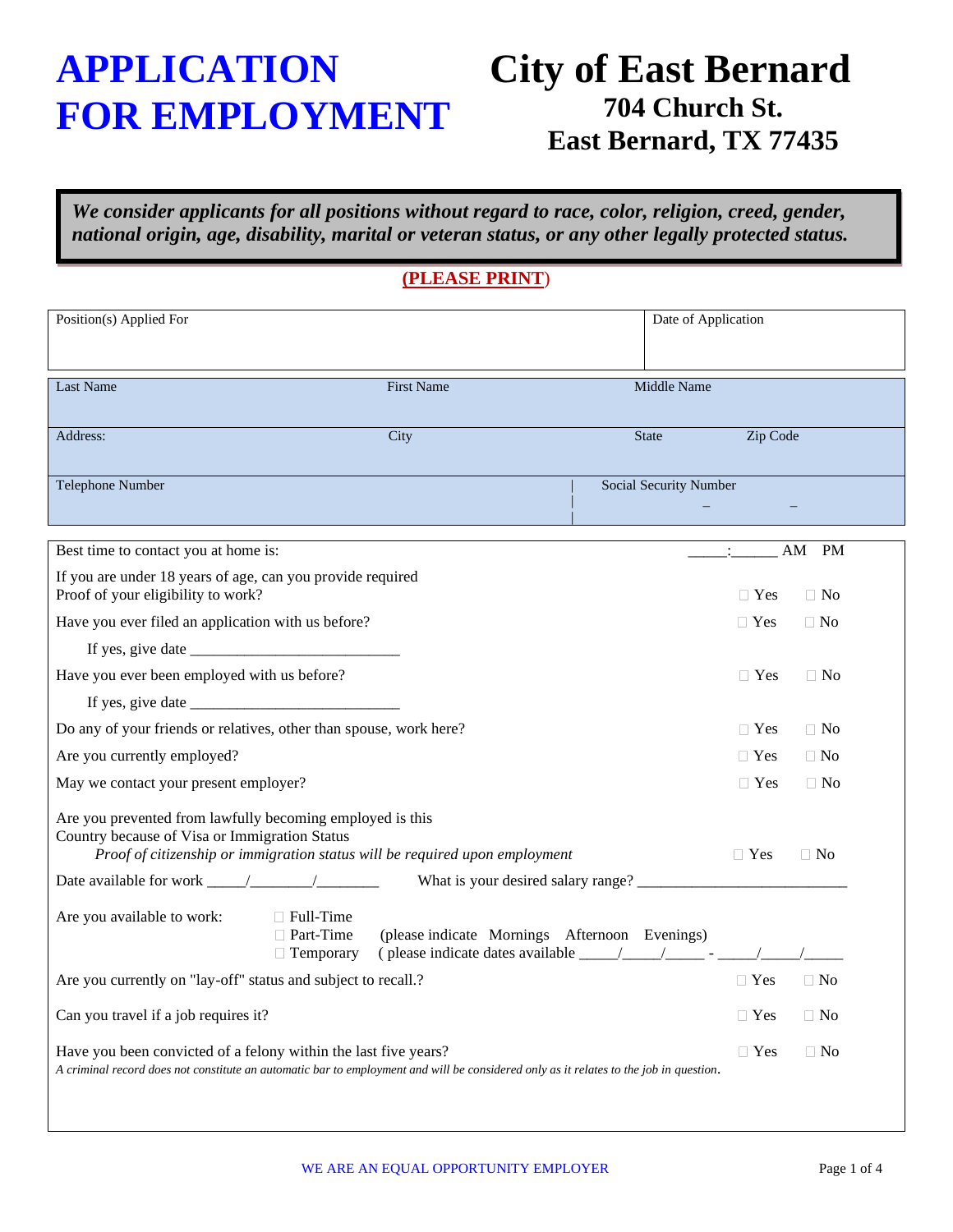### **EDUCATION**

|                                        | <b>Name and Address</b><br><b>Of School</b> | <b>Course of Study</b> | <b>Years</b><br><b>Completed</b> | <b>Diploma</b><br><b>Degree</b> |
|----------------------------------------|---------------------------------------------|------------------------|----------------------------------|---------------------------------|
| <b>Elementary</b><br><b>School</b>     |                                             |                        |                                  |                                 |
| <b>High</b><br><b>School</b>           |                                             |                        |                                  |                                 |
| <b>Undergraduate</b><br><b>College</b> |                                             |                        |                                  |                                 |
| <b>Graduate</b><br><b>Professional</b> |                                             |                        |                                  |                                 |
| <b>Other</b><br>(Specify)              |                                             |                        |                                  |                                 |

**Describe any specialized training, apprenticeship, skills and extra-curricular activities**

| Describe any job-related training received in the Unites States military. |  |  |  |  |
|---------------------------------------------------------------------------|--|--|--|--|
|                                                                           |  |  |  |  |
|                                                                           |  |  |  |  |
|                                                                           |  |  |  |  |
|                                                                           |  |  |  |  |
|                                                                           |  |  |  |  |
|                                                                           |  |  |  |  |
|                                                                           |  |  |  |  |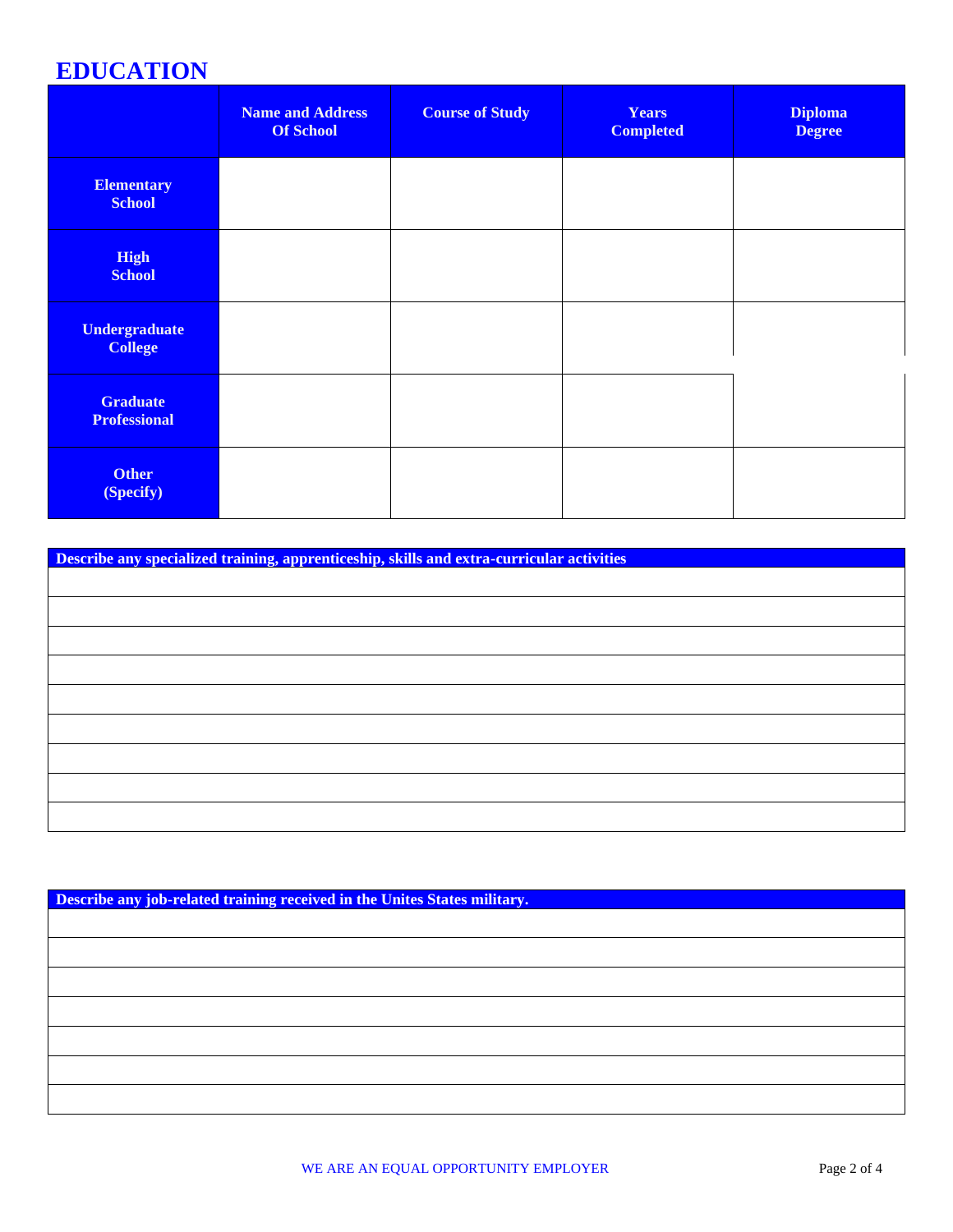## **EMPLOYMENT EXPERIENCE**

Start with your present or last job. Include any job-related military service assignments and volunteer activities. You may exclude organizations which indicate race, color, religion gender, national origin, disabilities or other protected status.

| <b>Employer</b>           | <b>Dates Employed</b> |                           |                |                       |  |  |
|---------------------------|-----------------------|---------------------------|----------------|-----------------------|--|--|
|                           |                       | <b>From</b>               | To             | <b>Work Performed</b> |  |  |
| <b>Address</b>            |                       |                           |                |                       |  |  |
| <b>Telephone Numbers</b>  |                       | <b>Hourly Rate/Salary</b> |                |                       |  |  |
|                           |                       | <b>Starting</b>           | <b>Final</b>   |                       |  |  |
| <b>Job Title</b>          | <b>Supervisor</b>     |                           |                |                       |  |  |
| <b>Reason for Leaving</b> |                       |                           |                |                       |  |  |
| <b>Employer</b>           |                       | <b>Dates Employed</b>     |                | <b>Work Performed</b> |  |  |
|                           |                       | <b>From</b>               | To             |                       |  |  |
| <b>Address</b>            |                       |                           |                |                       |  |  |
| <b>Telephone Numbers</b>  |                       | <b>Hourly Rate/Salary</b> |                |                       |  |  |
|                           |                       | <b>Starting</b>           | Final          |                       |  |  |
| <b>Job Title</b>          | <b>Supervisor</b>     |                           |                |                       |  |  |
| <b>Reason for Leaving</b> |                       |                           |                |                       |  |  |
| <b>Employer</b>           |                       | <b>Dates Employed</b>     |                | <b>Work Performed</b> |  |  |
| <b>Address</b>            |                       | <b>From</b>               | T <sub>o</sub> |                       |  |  |
|                           |                       |                           |                |                       |  |  |
| <b>Telephone Numbers</b>  |                       | <b>Hourly Rate/Salary</b> |                |                       |  |  |
|                           |                       | <b>Starting</b>           | <b>Final</b>   |                       |  |  |
| <b>Job Title</b>          | <b>Supervisor</b>     |                           |                |                       |  |  |
| <b>Reason for Leaving</b> |                       |                           |                |                       |  |  |
| <b>Employer</b>           |                       | <b>Dates Employed</b>     |                |                       |  |  |
|                           |                       | <b>From</b>               | T <sub>0</sub> | <b>Work Performed</b> |  |  |
| <b>Address</b>            |                       |                           |                |                       |  |  |
| <b>Telephone Numbers</b>  |                       | <b>Hourly Rate/Salary</b> |                |                       |  |  |
| <b>Job Title</b>          | <b>Supervisor</b>     | <b>Starting</b>           | <b>Final</b>   |                       |  |  |
|                           |                       |                           |                |                       |  |  |
| <b>Reason for Leaving</b> |                       |                           |                |                       |  |  |

If you need additional space, please continue on a separate piece of paper.